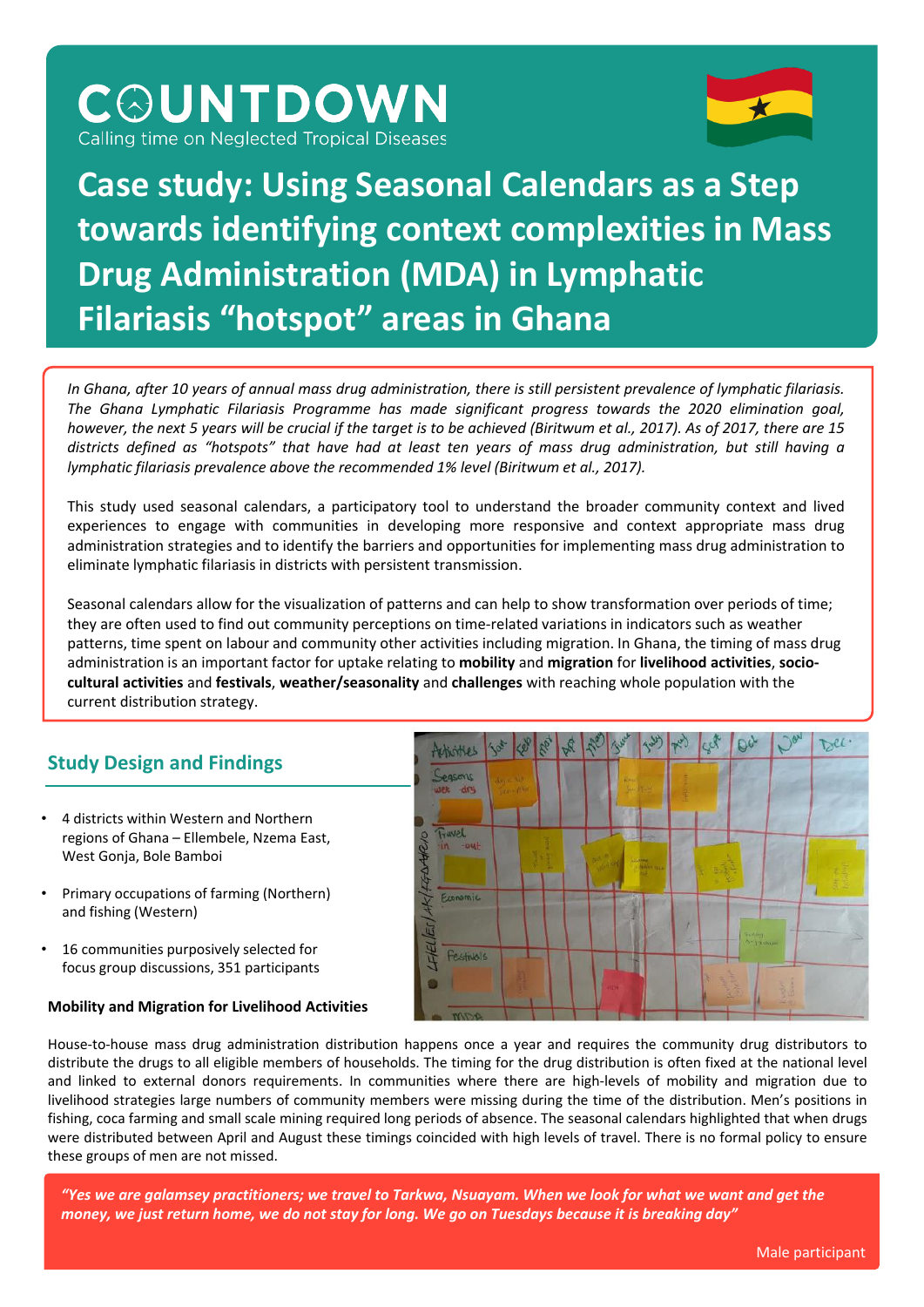#### **Social-Cultural Activities and Festivals**

Religious festivals were discussed by participants' as having a detrimental impact on the uptake of drugs. When drugs were distributed during the Eidl Fitr Islamic religious festival, participants discussed being unable to take the tablets on empty stomachs due to fasting. Other festivals such as Kundum, idol worship and yam festivals often meant high levels of community mobility prior to and during these festivals meaning people miss mass drug administration as they are travelling. Participants discussed how they did not feel that the drug administration was adapted to their lived experiences, as noted below:

*"Whether you are around or not, they give the drugs"* 

Male participant

#### **Weather/seasonality**

.

The seasonal calendars highlighted that there are distinct periods when heavy rain can make travelling between houses more difficult. If drug distributors have to deliver the drugs during the wet season it can be logistically challenging and time consuming. Some participants also highlighted that waiting for the drug distributors to come had opportunity costs for them.

*"We sometimes wait for them to reach our houses to give us the medicine but they may not come but meanwhile we may have other things doing on our farms and work places"* 

Male participant

### **Gender and Equity**

Men and women's involvement in different livelihood activities shaped their mobility and migration into and out of the communities. Men were often absent for longer periods of time. This meant that they were often missed from the drug distribution programmes. Mass drug administration programmes need to be gender aware in their planning of distribution to ensure they meet the needs of men, women, girls and boys.

Communities which were geographically harder to reach were often poorer and more marginalised. During the distributions they were often missed during the distribution because drug distributors found accessing the villages very challenging. Participatory processes have the potential to engage different communities and understand their realities and different perspectives. This is vital for gender equitable programmes.



#### **Impact**

Globally, as the lymphatic filariasis programme moves to the final stages of elimination of hotspots, where there is persistent transmission, will gain further importance. In this study COU**NTD**OWN used participatory methods to explore the key barriers that prevent communities from accessing treatment in hotspot communities. The study showed that for highly migrant populations mass drug administration can be challenging. There is an urgent need to for programmes to be adaptable to reflect realities of men and women involved in livelihood activities which take them out of their villages for periods of time.

This study highlights the barriers and opportunities for implementing mass drug administration in communities with lymphatic filariasis persistant prevalence. These insights are important for the 2020 Roadmap Sustainable Development Goal 3.3 which sets at the target of eliminating neglected tropical diseases.